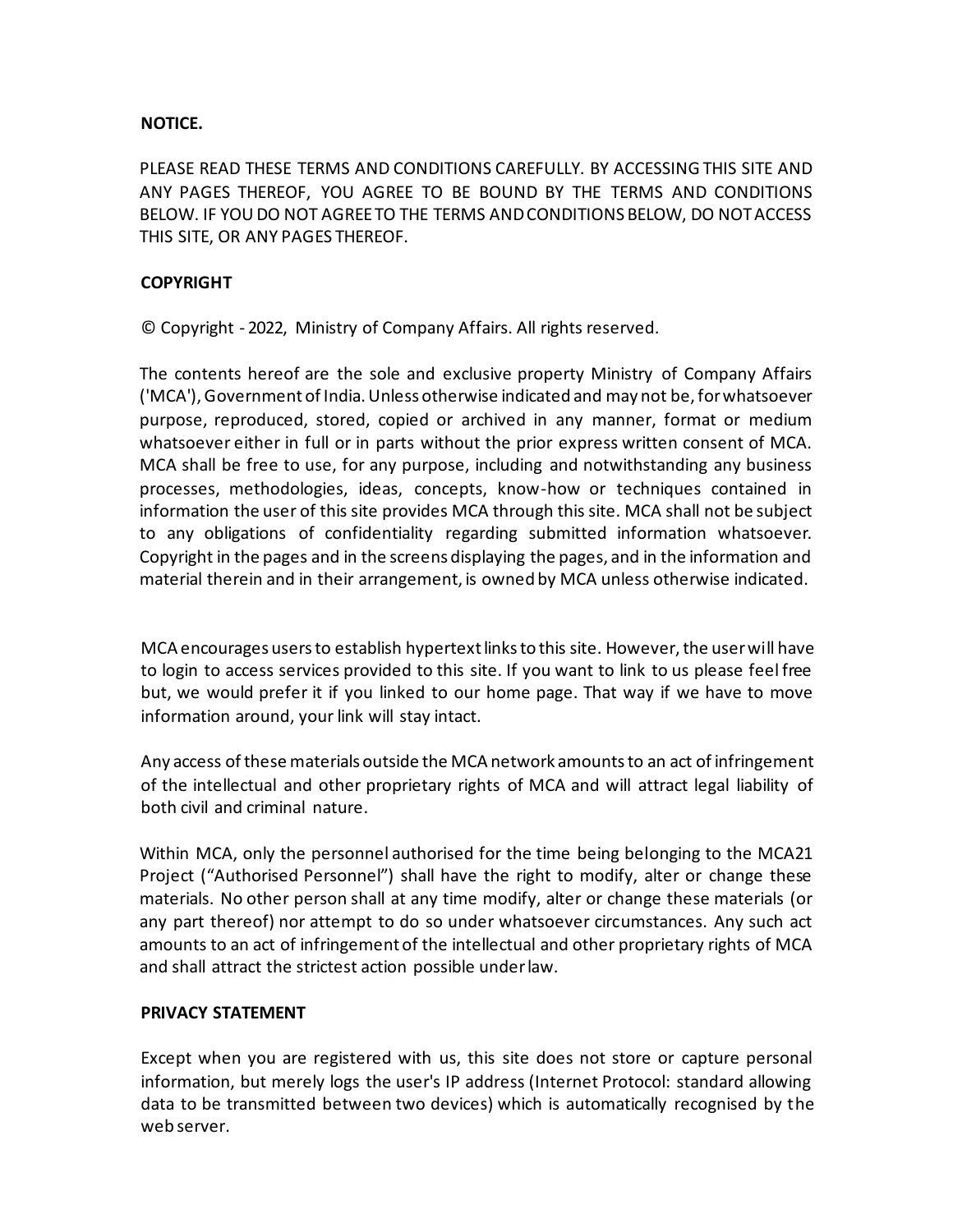### **PERSONAL INFORMATION**

If you register to access services available on this site, your information will be held on a secure server and the data will not be shared with any organisations outside Government.

This privacy statement only covers our website at **[ww.csr.gov.in](http://www.iepf.gov.in/)** and sub-sites of this domain. This privacy statement does not cover other websites linked to/from this domain.

MCA may use information it holds to prevent and detect fraud. We may also divulge such information, for the same purpose, to other governmental organisations or law enforcing agencies.

## **ACCEPTABLE USE OF MCA SEARCHABLE DATABASES**

MCA searchable databases are designed to meet the needs of a wide range of users wishing to interrogate our information on-line. Due to limitations of equipment and bandwidth, they are not intended to be a source for bulk downloads.

Individuals, companies, IP addresses or blocks of IP addresses who deny or degrade service to other users by generating unusually high numbers of daily database accesses, whether generated manually or in an automated fashion, may be denied access to these services without notice.

# **NOTES FOR USERS OF COMPANY SEARCH OR DISQUALIFIED DIRECTORS SEARCH**

The information available here is an extract from the Register of Companies / Register of Disqualified Directors which are updated on a regular basis. This may mean that occasional inaccuracies occur which we correct as soon as they are drawn to our attention. If you spot something which you think might be wrong, let us know so we can, if necessary, correct the database.

## **COMPANY INFORMATION SUPPLIED BY MCA**

MCA maintains a registry of company information which is filed by various companies and other stakeholders pursuant to various provisions contained in the Companies Act, 1956. However, the fact that the information has been placed on the public record should not be taken to indicate that MCA has verified or validated the same in all respects and MCA is not responsible for authenticity or accuracy of the information sent by the companies to MCA...

# **HYPERLINKING POLICY**

This site and/or articles contained therein may contain links to web sites controlled or offered by third parties (non- affiliates of MCA). we are not responsible for the content or reliability of the linked websites. MCA hereby disclaims liability for, any information, materials, products or services posted or offered at any of the third party sites linked to this web site. by creating a link to a third-party web site, MCA does not endorse or recommend any products or services offered or information contained at that web site,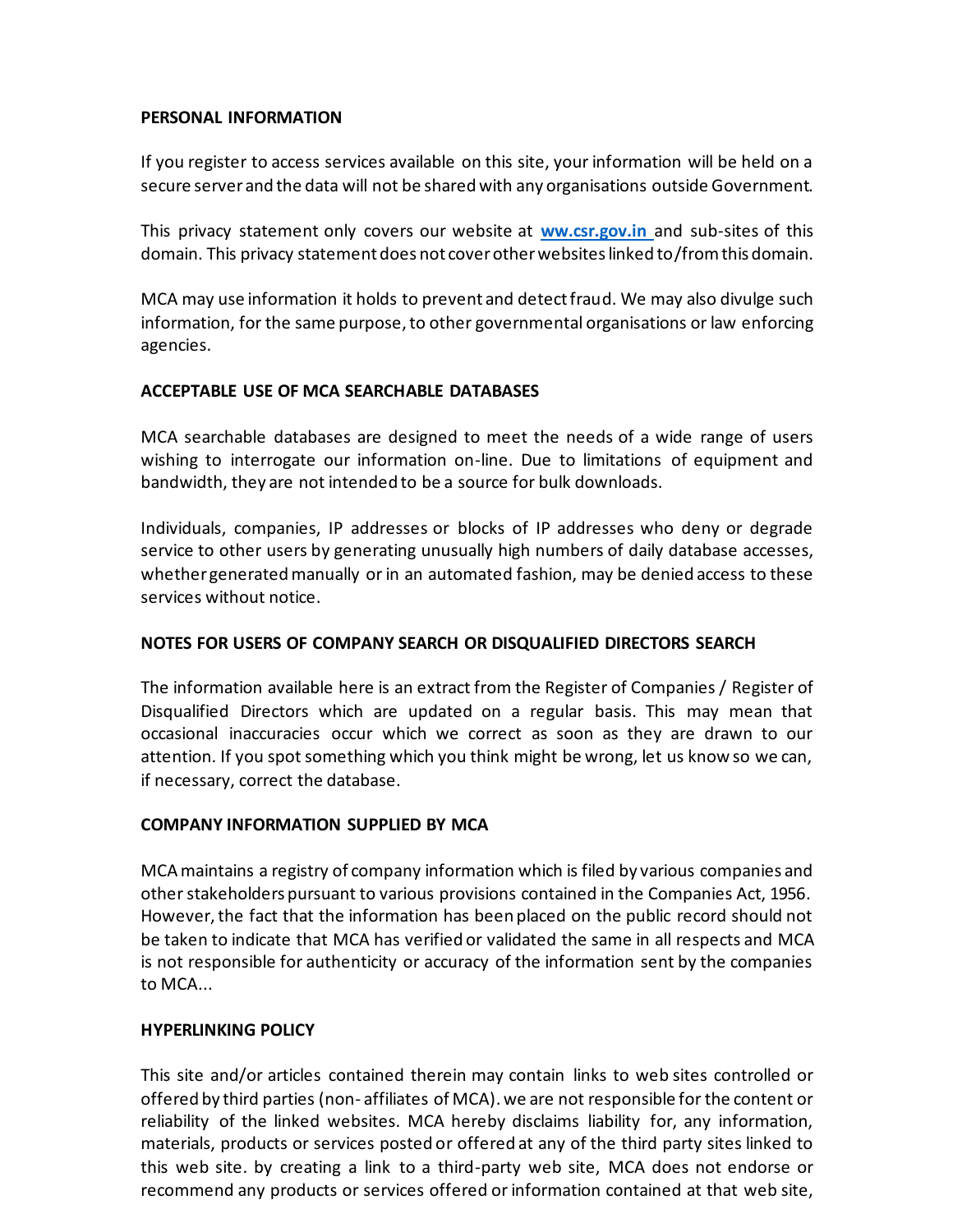nor is mca liable for any failure of products or services offered or advertised at those sites. such third party may have a privacy policy different from that of MCA and the third party website may provide less security than this site.

By agreeing to the terms and conditions set above, you expressly consent to the use and disclosure of information/materials by MCA and/or its Authorised Personnel in the manner described in this Privacy Policy. MCA reserves the right to modify this Policy. If MCA decides to change our Privacy Policy, such changes will be posted on this site so that you are always aware of the latest amendments in this Privacy Policy.

## **DISCLAIMER**

While MCA has used its best endeavors to ensure that the information available on this site is in accordance to the documents filed by the company, the information available on this site is not intended to be comprehensive, and it should not be regarded as being a complete source of the data available with Registrar of Companies and or MCA and readers are advised to seek independent professional advice before acting on anything contained herein. MCA cannot take any responsibility for the consequences of errors or omissions.

### **USE OF INFORMATION AND MATERIALS**

The information and materials contained in these pages, and the terms, conditions, and descriptions that appear, are subject to change. Unauthorized use of this web site and system including but not limited to unauthorized entry into mca.gov.in, misuse of passwords, or misuse of any information posted on this site is strictly prohibited and would attract both penal and punitive action.

#### **NO WARRANTY.**

The information and materials contained in this site, including text, graphics, links or other items are provided "as is", "as available". MCA does not warrant the accuracy, adequacy or completeness of this information and materials and expressly disclaims liability for errors or omissions in this information and materials. No warranty of any kind, implied, expressed or statutory including but not limited to the warranties of non